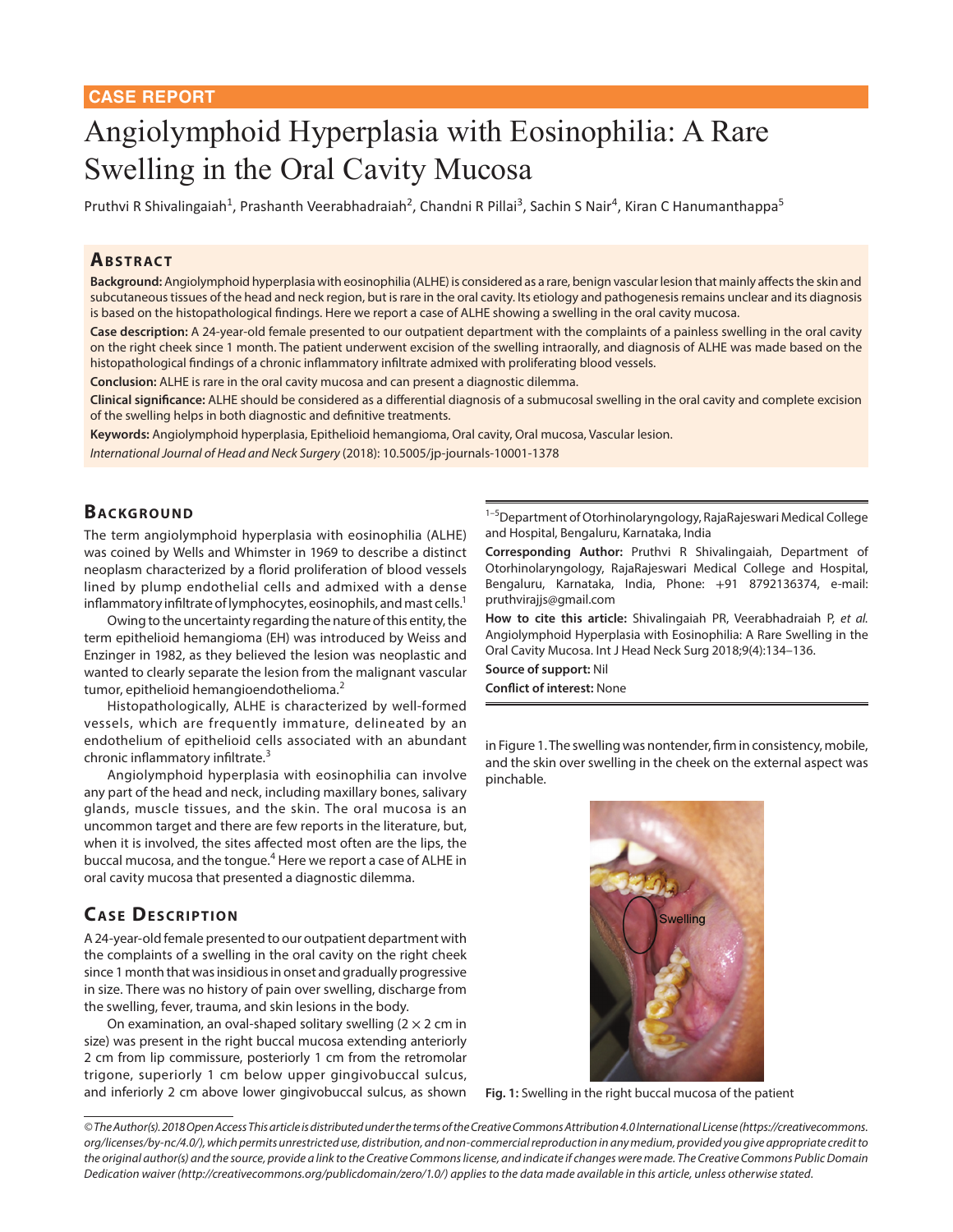

**Fig. 2:** A CT scan (axial view) showing a well-defined circular and peripherally enhancing cystic lesion over the right cheek in the subcutaneous plane

On the basis of the various differential diagnosis (mucous retention cyst, parotid duct tumour, parasitic cyst, parotid abscess), a CT (computerised tomography) with contrast of the face with the neck was done, which showed a well-defined circular peripherally enhancing cystic lesion measuring 20  $\times$  19 mm over the right cheek in the subcutaneous plane with central hyperdense foci and minimal perilesional edema probably suggestive of a parasitic cyst or an abscess, as shown in Figure 2.

Fine needle aspiration cytology (FNAC) of the swelling was done, which showed pus on aspiration and smears showed a high cellularity consisting of mixed inflammatory cells, predominantly neutrophils, macrophages, and lymphocytes suggestive of abscess. Also, few hyaline globules with benign epithelial clusters and cyst macrophages against a necrotic background was found suggestive of a possible mixed soft tissue tumor.

Owing to this diagnostic dilemma, the patient was treated with intravenous antibiotics (ceftriaxone, metronidazole based on body weight) initially for 7 days, which did not decrease the size of the swelling and then the patient underwent excision of the swelling intraorally under general anesthesia and the specimen was sent for histopathological examination (HPE).

The HPE sections showed tissue lined by acanthotic, hyperkeratotic, and parakeratotic stratified squamous epithelium. The subepithelial nodular mass composed of fibrocollagenous, fibromuscular and fibroadipose tissue showed foci of haemorrhage, diffuse and dense infiltration by mixed inflammatory cell infiltrate of lymphocytes and plasma cells. Aggregates of histiocytes, eosinophils, polymorphs, lymphocytes forming reactive follicles with germinal centres, admixed with proliferating blood vessels, congested blood vessels, fibrosis was seen, as shown in Figure 3. No parasite or fungi was seen. The features were suggestive of an angiolymphoid hyperplasia with eosinophilia.

Postoperatively, the surgical wound healed well by fibrosis and patient had no complications. On follow-up of 8 months, the patient did not show any recurrence of the symptoms or fresh complaints.

#### **Discussion**

ALHE is a rare vascular lesion in the oral mucosa, which can be confused with other vascular lesions or soft tissues lesions of the oral cavity.



**Fig. 3:** Hematoxylin and eosin stain showing an chronic inflammatory infiltrate admixed with proliferating blood vessels

ALHE is seen most commonly in Asians, followed by whites and less common in blacks. ALHE is slightly more prevalent in females though a male predominance has been noted in selected Asian studies. It presents most commonly in patients aged 20–50 years, with a mean onset of 30-33 years.<sup>5</sup>

Clinically, ALHE presents as single or multiple pink to reddishbrown papules or subcutaneous nodules that are usually located on the head and neck (85%), and especially in the preauricular region.<sup>6</sup> Lesions in the oral mucosa are extremely rare, and when it occurs, it most commonly affects young male adults.<sup>7</sup> In our case, the patient presented with a subcutaneous swelling in the cheek and lesion was gradually progressive in size.

Histologically, there is both a vascular and an inflammatory component. The lesions consist of small blood vessels surrounded by enlarged endothelial cells as well as aggregates of noncanalized, plump endothelial cells.<sup>8</sup> There is a dense perivascular and interstitial infiltrate of lymphocytes, plasma cells, and eosinophils. There is some evidence for the existence of arterial structures among venules, which may suggest the presence of arteriovenous shunts.<sup>9</sup> In our patient, the diagnosis was based on the histopathological findings of chronic inflammatory infiltrate admixed with proliferating blood vessels.

The most common therapeutic options are surgical excision and pulsed dye laser. Other options include radiotherapy, curettage, shave excision with electrodessication, cryotherapy, corticosteroids (topical, systemic, or intralesional preparation), and laser therapy. Continuous wave carbon dioxide and argon lasers have been successfully used, but there is a risk of scarring after treatment. Anecdotal reports have described other successful therapeutic options: intralesional interferon alpha-2a, indometacin farnesil, pentoxifylline, chemotherapeutic agents such as vinblastine, mepolizumab (anti-interleukine-5), and imiquimod. Furthermore, oral retinoids have been employed with different results.<sup>10</sup>

#### **CONCLUSION**

ALHE is rare in oral cavity mucosa and can present with a diagnostic dilemma.

## **CLINICAL SIGNIFICANCE**

ALHE should be considered as a differential diagnosis of submucosal swelling in the oral cavity and complete excision of the swelling helps in both diagnostic and definitive treatments.